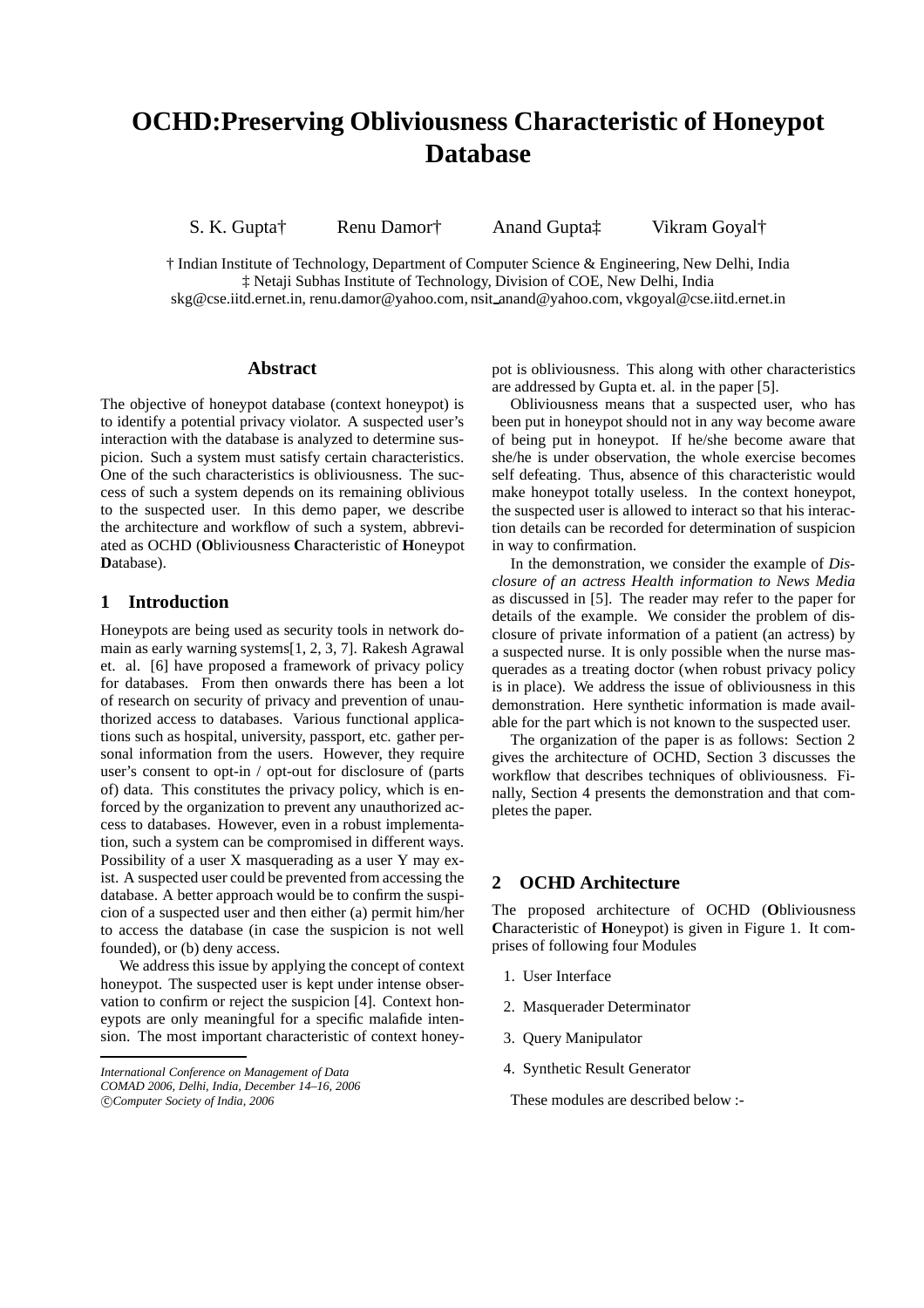

Figure 1: The Architecture of OCHD

### **2.1 User Interface**

This module consists of three submodules and provides an interface between the user and the system.

- 1. **Session Parameter** Session parameters consist of IP address, day, duration, time, login/password etc of current session. Some of them have to be given by the user and the remaining parameters have to be generated by the system.
- 2. **Query** It accepts the Query *Q* posed by the user.
- 3. **Output** The Response result with reference to the query Q is given by the proposed system to the user.

#### **2.2 Masquerader Determinator**

Under the assumption that "User A is masquerading as user B", this module attempts to determine or make a knowledgeable guess for the identity of A (it may be noted that B is already known through session parameters). The reader is referred to Gupta et. al. [5] for details. Output of this module is fed to the query manipulator. For our purposes, we assume that this module has determined A.

#### **2.3 Query Manipulator**

It consists of two submodules:-

1. **Query Transformer** Inputs for query transformer are:- (a) User defined query *Q* and (b) output of the masquerader determinator. The task of query transformer is to generate a query  $Q'$  which will display that data which is asked by the user but modified as per privacy policy of the system. So, the output of query transformer is  $Q'$  which is directed to query engine for evaluation purpose.

2. **Query Engine** Inputs to the Query Engine are:- (a) either user defined query  $Q$  or the transformed query  $Q'$ , and (b) output of the masquerader determinator. The output of query engine is the resultant query (either *Q* or  $Q'$ ).

#### **2.4 Synthetic Result Generator**

It consists of eight submodules:-

- 1. **Query Intersector** This submodule takes result of query *Q* w.r.t User A & User B. Its aim is to determine the information common to the masquerader and the masqueraded user. It will help in disclosing the original part of the information. The intersection of the query result is stored in *Result R*.
- 2. **Comparator(R=**∅ **?)** This is a comparator box, whose result output is either True or False. The input to the box is from the input *R*, which is checked for empty set. If  $R = \emptyset$  is true then the control goes to Synthetic Generator module otherwise retrieves to Query Subtractor.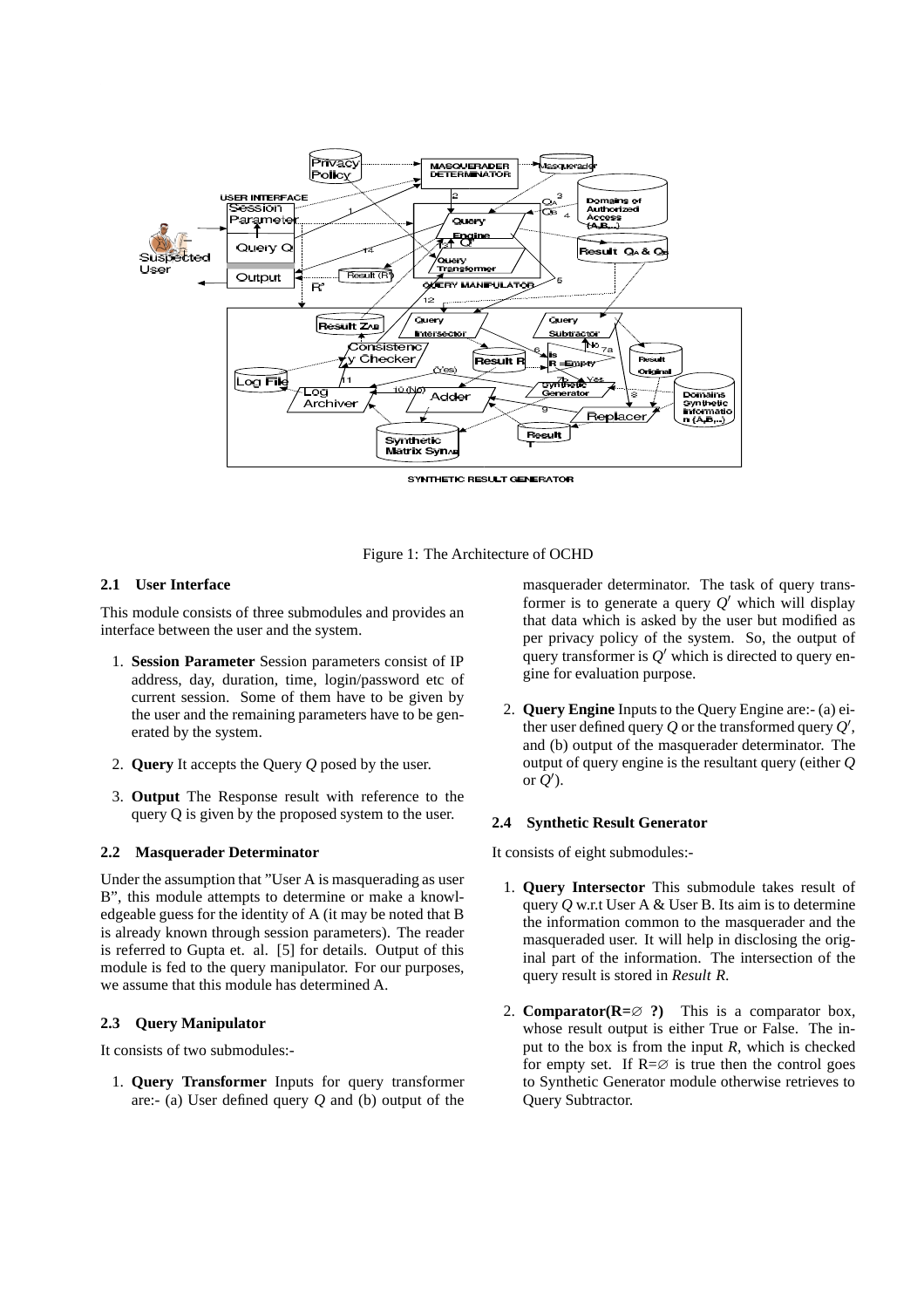- 3. **Query Subtractor** This submodule retrieves the stored data from *Result of Q*{ $A, B$ }. Its aim is to find the information not known to the masquerader, so that, the information from synthetic table can be referred to accordingly. The output is the original part of  $(A - B)$ .
- 4. **Synthetic Generator** This submodule replaces in totality the requested view with the synthetic information.
- 5. **Replacer** This submodule with respect to the view  $(A - B)$  replaces the information with synthetic part. This synthetic information will be generated randomly in a manner which will help in the confirmation/elimination of the suspicion. It will remain static throughout the interaction and will be different for each probable privacy violator.
- 6. **Adder** The objective of this submodule is the generation of combined view by fusing the outputs of *Result R* & *Result T*. This combined view is stored in Log Archiver and termed as *SynAB*.
- 7. **Log Archiver** The task of this submodule is to create log of each access and store all the details about each access. These details include  $Syn_{AB}$ , session parameters and both original and synthetic information displayed to the masquerader.
- 8. **Consistency Checker** Successful implementation of Obliviousness characteristic greatly depends upon the consistency of the shown data. Consistency checker takes care these issue. It uses log archiver to generate result *ZAB*, so that consistency is not violated in reference to what has been shown to the masquerader earlier.

# **3 Workflow**

In order to visualize the workflow of OCHD(**O**bliviousness **C**haracteristic of **H**oneypot **D**atabase) architecture, we refer to the example undertaken in [5], where malafide intension is to get details of a particular Actress using Login Id and password of Doctor, as the probable violator can be a nurse or a billing officer. Figure 1 gives the proposed architecture. The numbers on the solid arrows in Figure 1 indicate the sequence of processing of modules. The dotted lines indicate data sources. The workflow is described below.

- 1. The probable privacy violator opens login page of the hospital application and enters login id and password of the doctor. As login id and password are correct, authentication system permits the suspected user to access database.
- 2. Now the privacy violator (who is now in the role of doctor by masquerading) poses query *Q* regarding details about the actress. IP address being used by violator, access time and similar other details are recorded

in the submodule Session Parameter. *Q* is now passed on to Query Manipulator for further steps.

- 3. In order to determine the identity of the probable privacy violator (nurse or billing officer), the module Masquerader Determinator is used.
- 4. The details of data which the authorized functionaries (Doctor, Nurse, Billing Officer) are supposed to know, are listed below and are stored in Domains of authorized access.

**Doctor** → Doctor Id, Patient Id, Present and Past History of Illness, Patient age, Patient sex, Marital status of Patient , Nurse ID, Nurse Action, Nurse Report, Technician Id, Test Id, Test Report, Medicine Id, Patient Diagnose Over.

**Nurse** → Nurse Id, Patient Id, Patient age, Patient sex, Nurse Action, Nurse Report, Medicine Id, Patient Diagnoses Over.

**Billing Officer** → Billing Officer Id, Patient Id, Test Id, Doctor Id, Nurse Id, Medicine Id, Doctor rate, Nurse rate, test rate, medicine rate, Bill status.

- 5. Using data of Doctor and Nurse from storage of Domains of Authorized Access, value of *R* is determined using Query Intersector. *R* for this example is a set of values of the attributes common to both :- Nurse ID, Patient ID, Patient Age, Patient Sex, Nurse Action, Nurse Report, Medicine ID, Patient diagnose over.
- 6. Since *R* is a non empty set, the value of *T* is determined using Query Subtractor. Output of Query Subtractor is a set of values of these attributes :- DocId, Present and Past history of Illness, Marital Status, Techinician ID. Synthetic values for this set will be generated.
- 7. The output of Query Subtractor is replaced with synthetic information and then unified with Query Intersector using submodule Adder. This output is termed as *SynAB*.
- 8. The submodule Consistency Checker takes *SynAB* as input and verifies from Log Archiver for maintaining consistency of the part to be shown to the suspected user. The output after verification results in *ZAB*.
- 9. The privacy policy is enforced to transform query *Q* into query  $Q'$ . This transformation is necessary to provide limited disclosure to the probable privacy violator. Query  $Q'$  is submitted to Query Engine, which evaluates the query *Q* ′ using the data *ZAB* and the resultant view is stored in $R'$  and shown to the suspected user against the query *Q*. The suspected user, if so desires may pose a fresh query *Q* and continue to remain in the proposed workflow.
- 10. The processes listed at paras 2 to 9 will continue till the suspected user logs out.